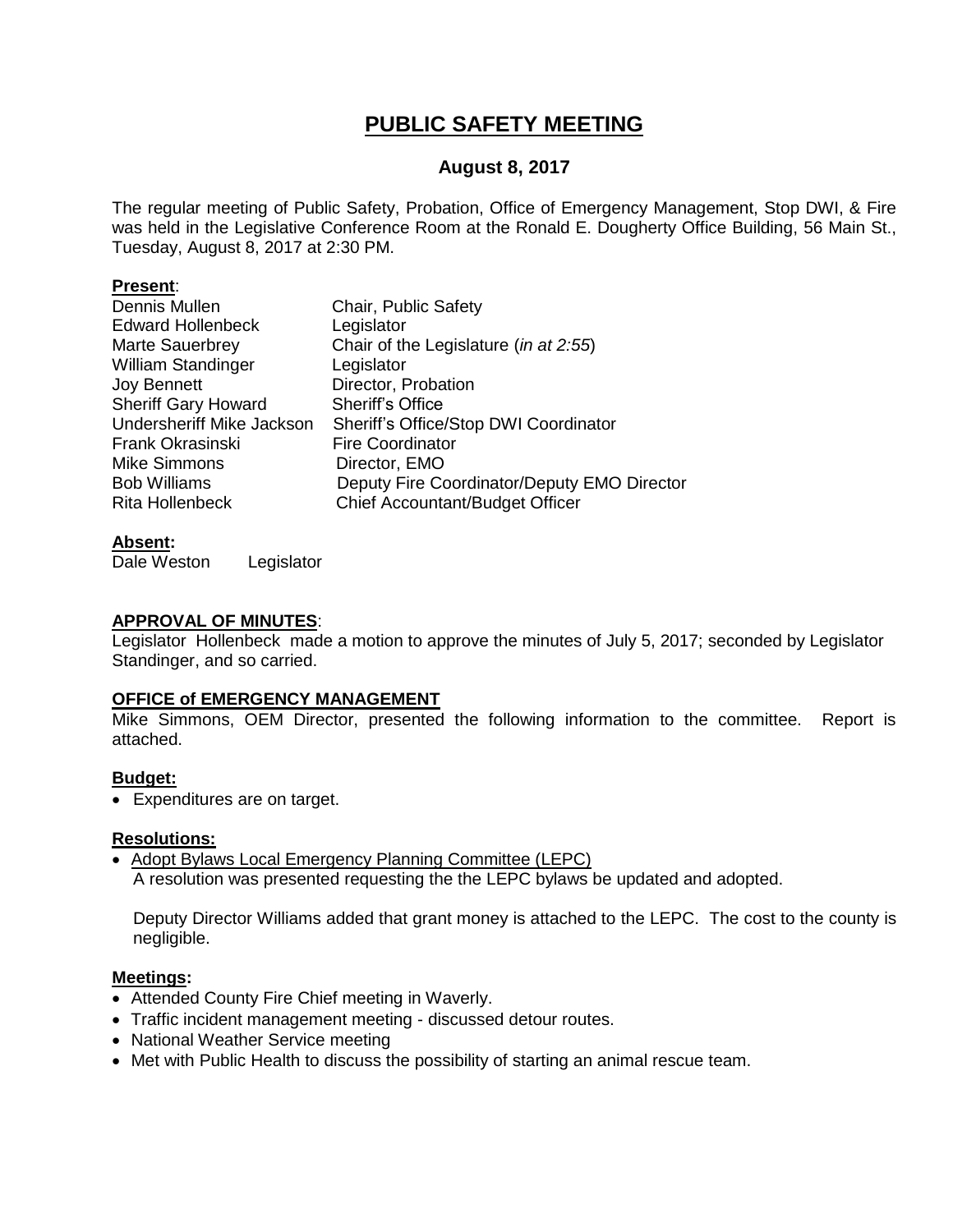# **Grants**:

- SHSP 15 and SHSP16 received final approval so IT can move forward with the dark fiber project.
	- SHSP17 applied application was submitted

# **Other:**

- Flooding assisted Nichols Fire Department during the recent flooding on 7/24/17. State OEM came down for the event.
	- $\circ$  Legislator Mullen commended Fire Coordinator Okrasinski and Director Simmons for their efforts. It was nice to see the Directors out interacting with the towns.
	- o Senator Akshar helped with some DOT issues.
- Assisted State OEM in estimating damage to the roadways. \$1.2 million is the estimated damage to roads in our county. The State needs to meet their threshold in order for reimbursement to be available to us.
- COAD (Community Organizations Active in Disasters) representative from Tioga Opportunities is trying to get COAD going in our county.

# **Budget**:

- 2018 budget was submitted:
	- $\circ$  Added \$32,000 for a vehicle, however, decreased operational expenses by almost \$13,000 for an overall budget increase of \$19,372.

# **SHERIFF:**

Sheriff Howard presented the following information to the committee. Reports are attached.

# **Budget:**

- Expenditures are on track except for Inmate Medical.
- Undersheriff Jackson gave an overview of the 2018 budget:
	- o Sheriff expense accounts no increases.
		- Personnel services \$8,000 increase in overtime.
		- Increased revenues by \$3,000.
		- Decreased licenses from \$50,000 to \$40,000 for pistol permits as we are expecting them to level off.
		- Patrol income reduced by \$5,000.
	- o Capital expenses:
		- Would like to replace Emergency Response Van (1996 box van) as the frame is compromised and the County Mechanic says it cannot be repaired.
		- Would like to replace 2 patrol vehicles. STOP DWI will appropriate \$20,000 to offset expenses.
	- o Jail:
		- Revenue for board ins are down due to Operation Unwise. Decreased Jail revenue by \$1,000
		- Increasesd inmate clothing by \$2,000. Average Jail population is up 13%. We are hoping it will not stay at that level.
		- Building Maintenance and Repair was increased.
		- Meals were increased by \$10,000 due to market increases and increase in Jail population.
		- Medical contract will increase by \$12,982 next year.
		- Software expense will increase by \$1,500 due to contractual maintenance agreements.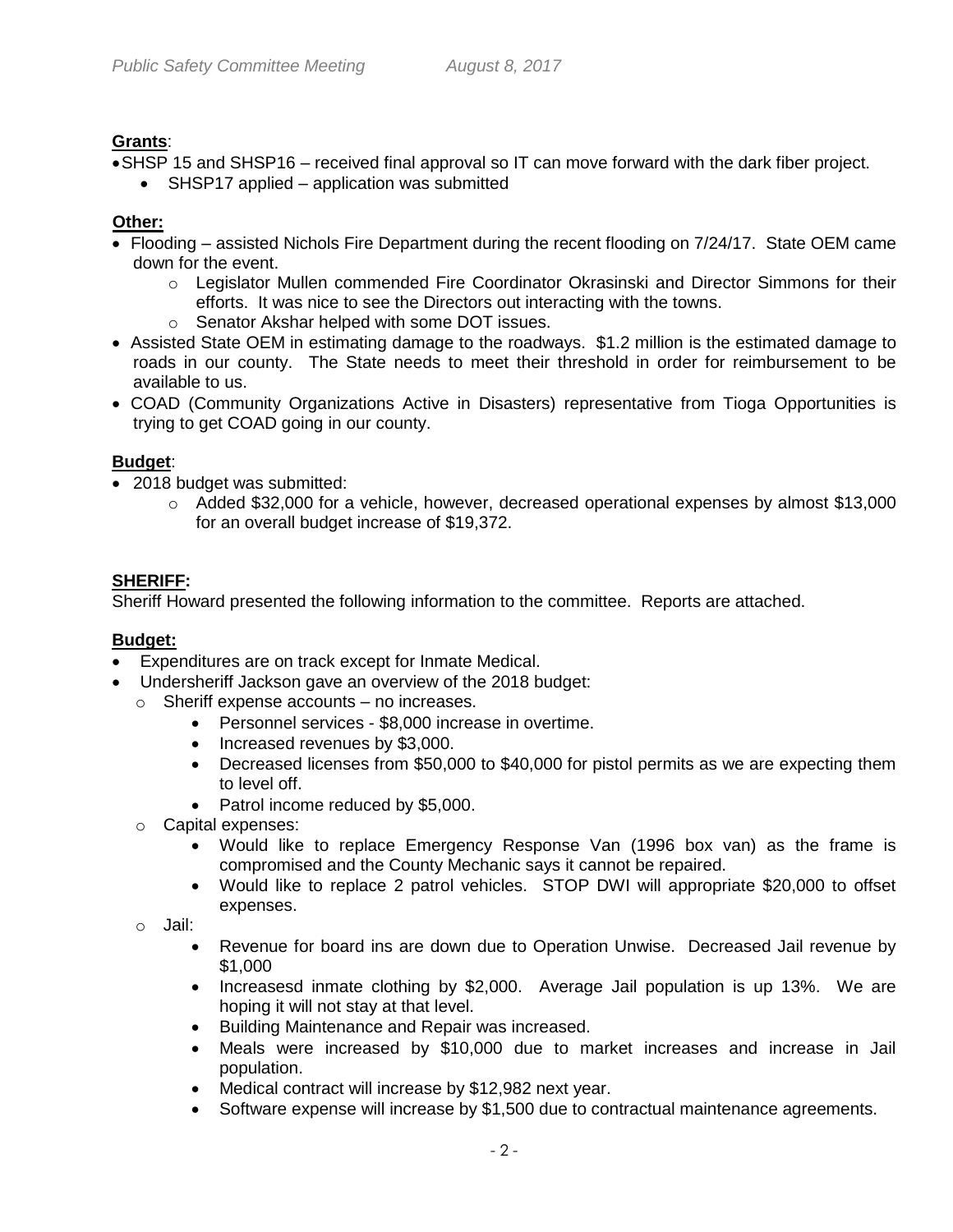- Supplies not office increased by \$5,000 due to the number of inmates.
- 1995 dishwasher needs to be replaced at a cost of \$9,000.
- Washer and dryer replacement for the female pod will cause an increase of \$1,200.
- Budget Director Hollenbeck asked what the bottom line increase is from the prior year. Undersheriff Jackson responded that there would be a \$41,000 in Sheriff expense; Jail would increase by \$254,000 increase due to loss of revenue.
	- Revenue projection remains the same. There will be an added surcharge on prepaid phones, not sure if we will get reimbursement or if State will take it.
	- Full time personnel increased by \$32,366 due to Dispatchers upgrade. Overtime increased by \$3,000.

# **Personnel Items:**

- Civil all positions are filled.
- Corrections All full-time positions are filled; 11 part-time Correction Officer positions exist.
- Road Patrol All full-time Road Patrol Deputy positions are filled; 2 Unfunded Road Patrol positions are vacant.
	- $\circ$  One newly hired Deputy is in Broome County's Basic Training and one is in Corning's Basic Training.
- E911 Communications all positions are filled. There are 2 new Dispatchers in training.

# **Resolutions:**

- Fund Sheriff's Grant NYS WM2015 SLETPP Grant A resolution was presented requesting authorization to appropriate \$17,500 from Account A3110.433470 to A3110.520130.
- Fund Sheriff's Grant NYS WM2016 SLETPP Grant A resolution was presented requesting authorization to appropriate \$17,500 from Account A3110.433480 to A3110.520130.
- Fund Sheriff's Grant NYS Police Traffic Services Grant A resolution was presented requesting authorization to appropriate \$13,800 from account A3110.433900 to A3110.510030

# **Other:**

- Backup 911 Center working with Gary Hammond on some issues. Carmichael Hill is the best place for the backup center
- Complying with Comptroller's request for info on Medical provider for Jail.
- Commission of Corrections visited our facility and we are in full compliance.
- Jail population as of July is 79. Several inmates are boarded out to Broome County.
- ATI worked 700 manhours during the month. They worked at the Tioga County Fair doing clean up and set up.
- Discussed a situation in which an employee is out on medical leave and will be running out of sick time. The Sheriff met with Personnel Director O'Rourke and will either send a letter to the County Chair requesting Personnel to advance sick time, or will submit a resolution asking permission to donate sick or comp time. These options will be discussed with the employee. Probation Director Bennett inquired about the donation process as the spouse works for her department and is requesting donated time.
- Legislator Standinger asked Undersheriff Jackson if he could compile a report with costs associated with Operation Unwise as they are meeting with Senator Akshar on September  $7<sup>th</sup>$  and would like to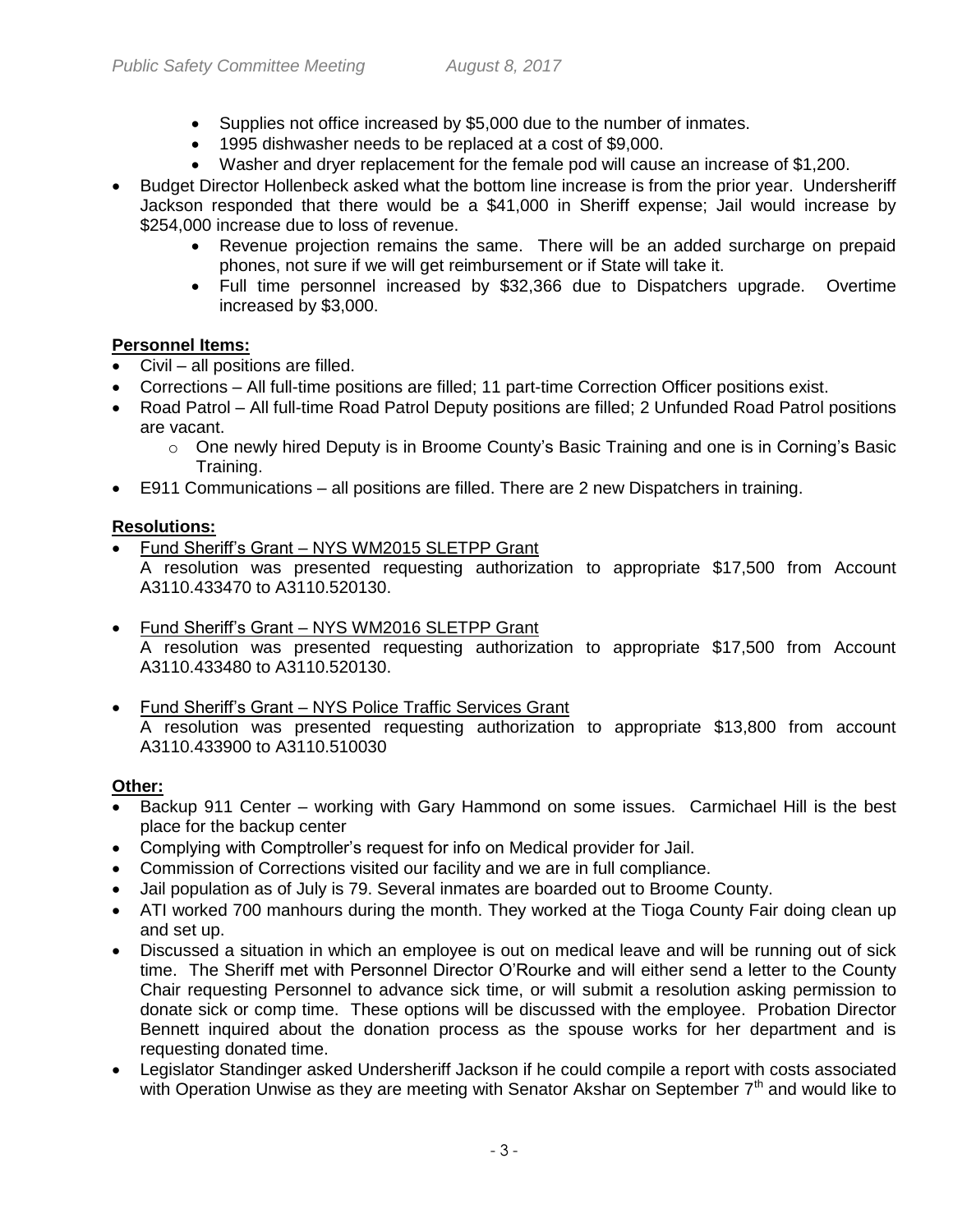seek financial reimbursement. Undersheriff Jackson will prepare a report and submit to the legislators by the end of the month.

### **Labor Issues**

- CSEA negotiations are scheduled for tomorrow
- No meetings are currently scheduled with TCLEA at this time.

### **STOP DWI**

Mike Jackson, Stop DWI Coordinator, reported on the 2018 budget:

• Increased budget by \$22,500.

### **PROBATION:**

Joy Bennett, Probation Director, presented the following information to the committee. Reports are attached.

### **Budget:**

- On track.
- 2018 Budget Highlights:
	- o Less revenue for DWI as supervision fees are down.
	- $\circ$  DCJS reduced fees for Igntion Interlock by 50%; and reduced aid to ATI programs. Just received notice that the ATI program was approved.
	- o Bullet proof vest put in budget but may not be needed for 2018.
	- o Raise the Age no increase in staff but will purchase progam materials .
	- $\circ$  Literature slight increase.
	- $\circ$  Contracting services for electronic monitoring. Looking at a \$7,500 increase. Looking at an application for cell phones. Also looking at an ankle bracelet that needs to be charged and tests for drugs/alcohol and has GPS. There will be deadzones and drift as no programs are perfect.
	- o Budget does not include the cost of a new vehicle.
	- o Reimbursements remain the same.

### **Personnel:**

One unfunded Probation Officer position exists.

### **Resolutions:**

None

### **Other:**

- Discussed a scenario in which a juvenile took vehicles from both of his grandparents. He is now in secure detention..
- Unwise investigations some are being sentenced to drug court.

# **BUREAU of FIRE:**

Frank Okrasinski, Fire Coordinator, presented the following information to the committee. Reports are attached.

### **Budget:**